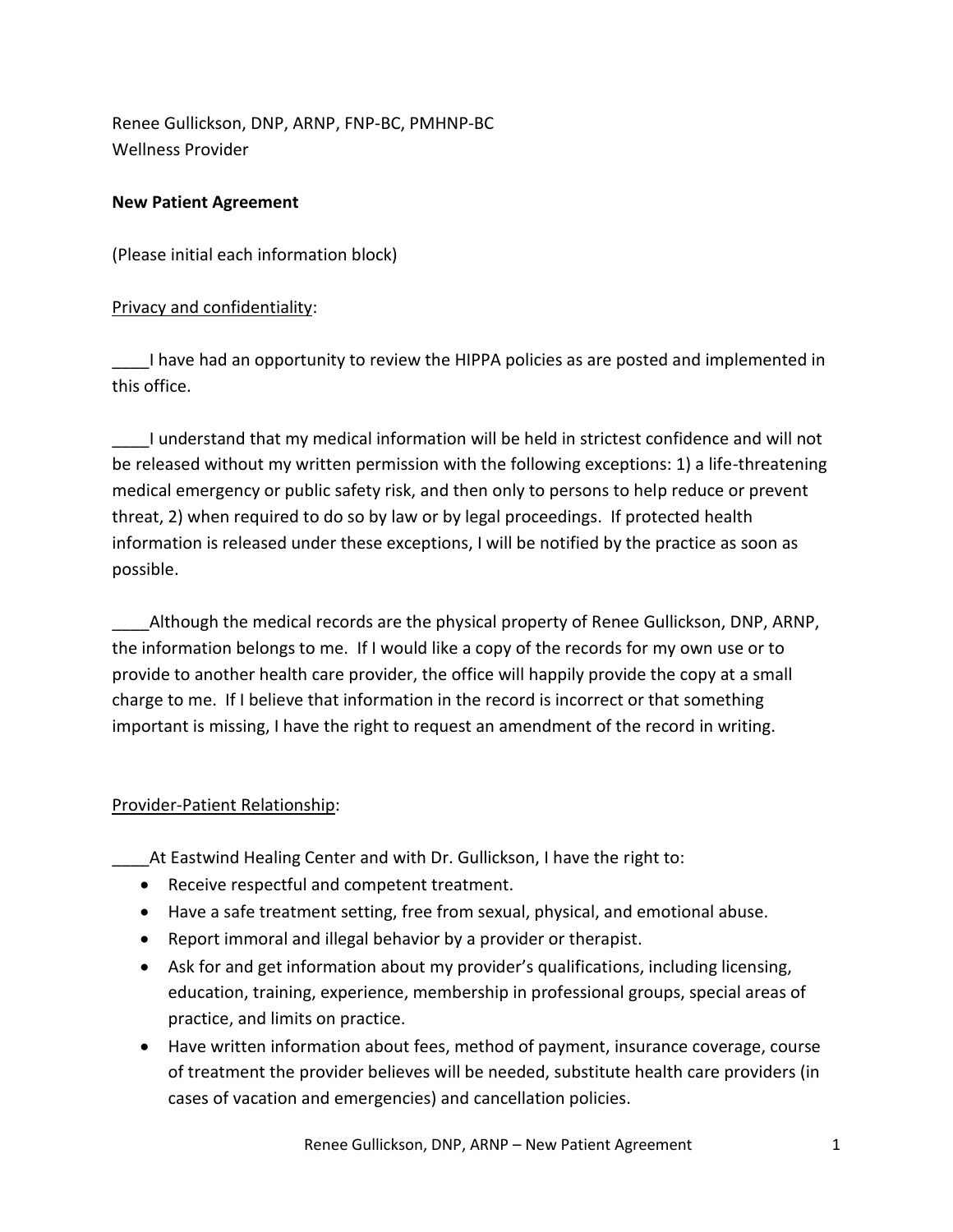Lagree that medical care with Dr. Gullickson is voluntary and can be discontinued at any time. Dr. Gullickson also has the right to discontinue services immediately if she judges that a therapeutic relationship cannot be maintained or if the clinical and reception spaces are being disrupted by my conduct. Notice of discontinued treatment will be provided in writing.

\_\_\_\_I understand that if there have been more than 24 months since my last medical evaluation in the practice, requests for follow-up will be scheduled as a 60-minute patient intake/evaluation appointment to allow sufficient time to update medical information.

Medical care is a professional service, and the therapeutic provider-patient relation is different from other kinds of relationships. I understand that because Dr. Gullickson is my provider, this limits other kinds of relationships she may have with me or with my family now or in the future, in accordance with the standards of her profession, including close friendships and direct business arrangements, such as employment.

### Appointments and Cancellations:

Appointments are a valuable resource. Cancellation must occur through phone notification to Eastwind Healing Center's reception desk (337-3313) at least 24 hours in advance. If I miss an appointment without the 24 hour cancellation/notification, I understand that I will be billed \$50 for a 30 minute visit or \$100 for a 60 minute scheduled visit via email through a Square Invoice and that this charge is not reimbursable by a third party payer.

#### Payment:

\_\_\_\_I understand that this office accepts **Blue Cross Blue Shield** insurance only and that any copay is due at time of service. If I do not have this insurance, payments for service are due in full at the time of the appointment per the following fee schedule: 60 min intake/evaluation \$200; medication management follow-up visits vary from \$90-140 (depending on services provided); follow-up visits that include counseling/therapy range from \$85-160 (depending on the amount of time spent in session). If paperwork or form completion are requested other than during scheduled appointments, \$25-50 will be billed to me by email through a Square invoice (depending on amount of time in service).